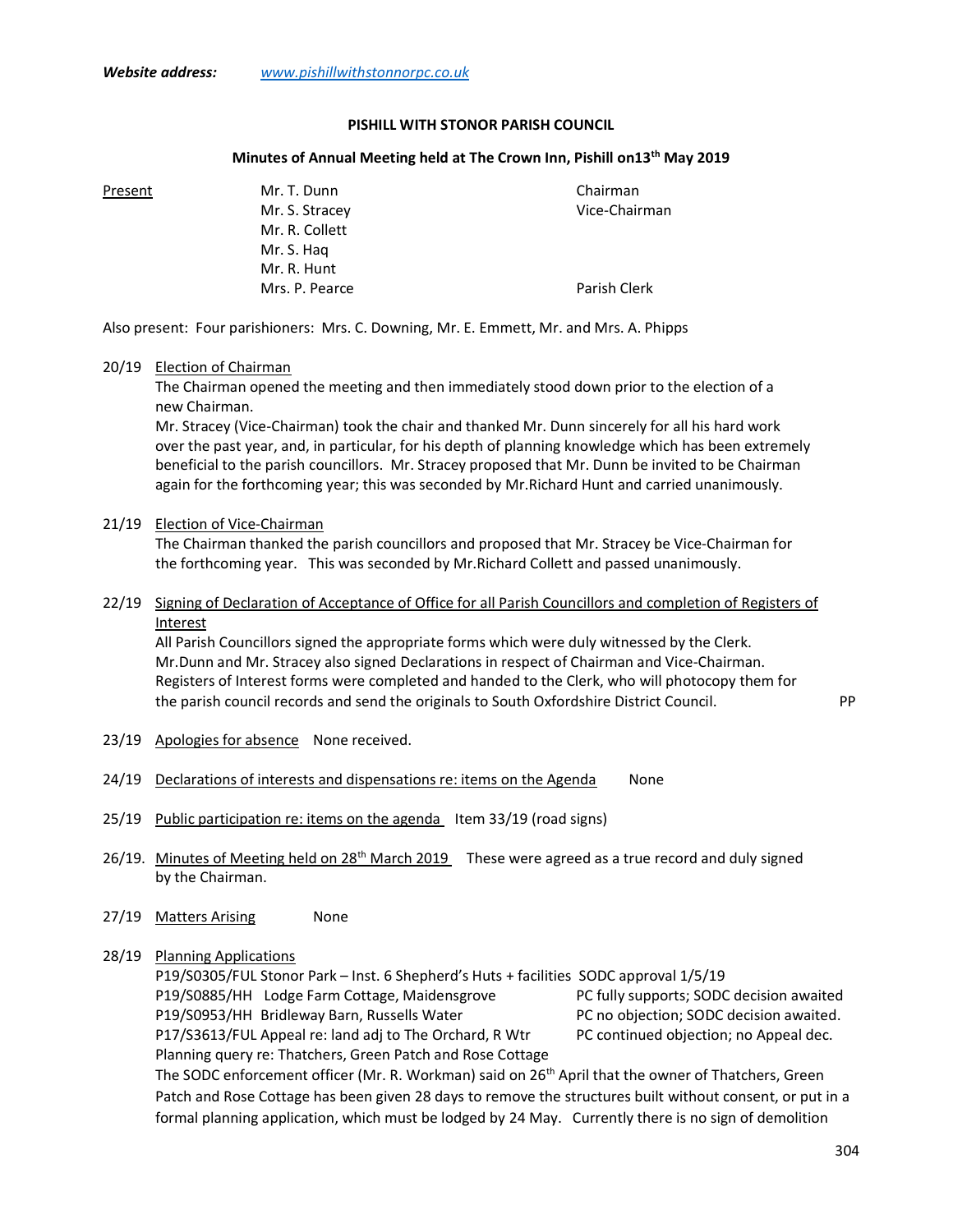29/19 Election details The Parish Council was not required to enter into an election, as all existing parish councillors were elected unopposed. In the South Oxfordshire District Council elections, Mrs. Anna Badcock was re-elected.

## 30/19 Defibrillator in Stonor

 Mr. Hunt was able to report that he, with Evelyn Trust approval, is able to accommodate the Stonor defibrillator on the external, roadside, wall of Upper Assendon Farm barn. This will enable the parish council to proceed and the Clerk will contact Mrs. Sarah Roberts of the "Millie's Dream" PP charity, which is the local provider of defibrillators and their installation. The Clerk was asked PP to suggest that Mrs. Roberts' designated electrician, who has installed all the local defibrillators, be asked to visit Upper Assendon Farm to ascertain the electrical requirements there.

\_\_\_\_\_\_\_\_\_\_\_\_\_\_\_\_\_\_\_\_\_\_\_\_\_\_\_\_\_\_\_\_\_\_\_\_\_\_\_\_\_\_\_\_\_\_\_\_\_\_\_\_\_\_\_\_\_\_\_\_\_\_\_\_\_\_\_\_\_\_\_\_\_\_\_\_\_\_\_\_\_\_\_\_\_\_\_\_\_\_\_\_\_\_

# 31/19 Finance

Parish Council accounts These are currently with the internal auditor and the report is awaited.

Declaration of exemption from the requirement for a limited assurance review This declaration was completed, duly signed by the Chairman and Clerk and will be sent to the external auditor. PP

 Insurance renewal It was unanimously agreed that the arrangement with Axa should continue. (3 year reduction in premium had been agreed in 2018)

Risk Assessment This was reviewed by the parish councillors and duly signed by the Chairman.

Data Protection Audit This was discussed by the parish councillors and duly signed by Mr. Stephen Haq.

# Receipts and payments

The Clerk reported that, on  $24<sup>th</sup>$  April, the Community Account stood at £12,652.27 and the Flexible Current Account (formerly the Queen's Birthday account) stood at £6.76. Cheques drawn since last meeting: Ch.no  $100561$  Henley Standard (display ad for Ann Mtg - £25.88 + VAT £5.18))  $\qquad \qquad$  £31.06

 Cheques could not be drawn at this meeting, as the cheque book is with the internal auditor. Invoices for Came &Company (insurance renewal Policy RGBDX6962034 01/06/19-3/05/20), Vision ICT (Website), The Crown Inn (meeting hire), Mrs.Pearce (clerk's wages) were all agreed and cheques will be drawn when the cheque book is available.

Defibrillator finance When the SODC grant is received, funding for the defibrillators will be in place, including an amount for future maintenance, i.e. replacement pads and batteries. The Clerk hoped to be able to transfer all the defibrillator funding into the Flexible Current Account. SODC was unable to pay this directly into the FCA, as they are only permitted to use one set of bank details. The grant will therefore be paid into the Community Account.

## 32/19 Parish Communications

 Mr.Haq reported that the position remains the same as in March but Cabinet 3 at Turville Heath is now 'live'.

 Regarding the Hollandridge connection, Mr. Dunn reported that there had been no change and he had received no response from Better Broadband for Oxfordshire. Mr. Haq will contact SH BBO for an update.

 "Do not Knock" Stickers The Clerk reported that these are available free of charge and was PP asked to circulate the information via the distribution list.